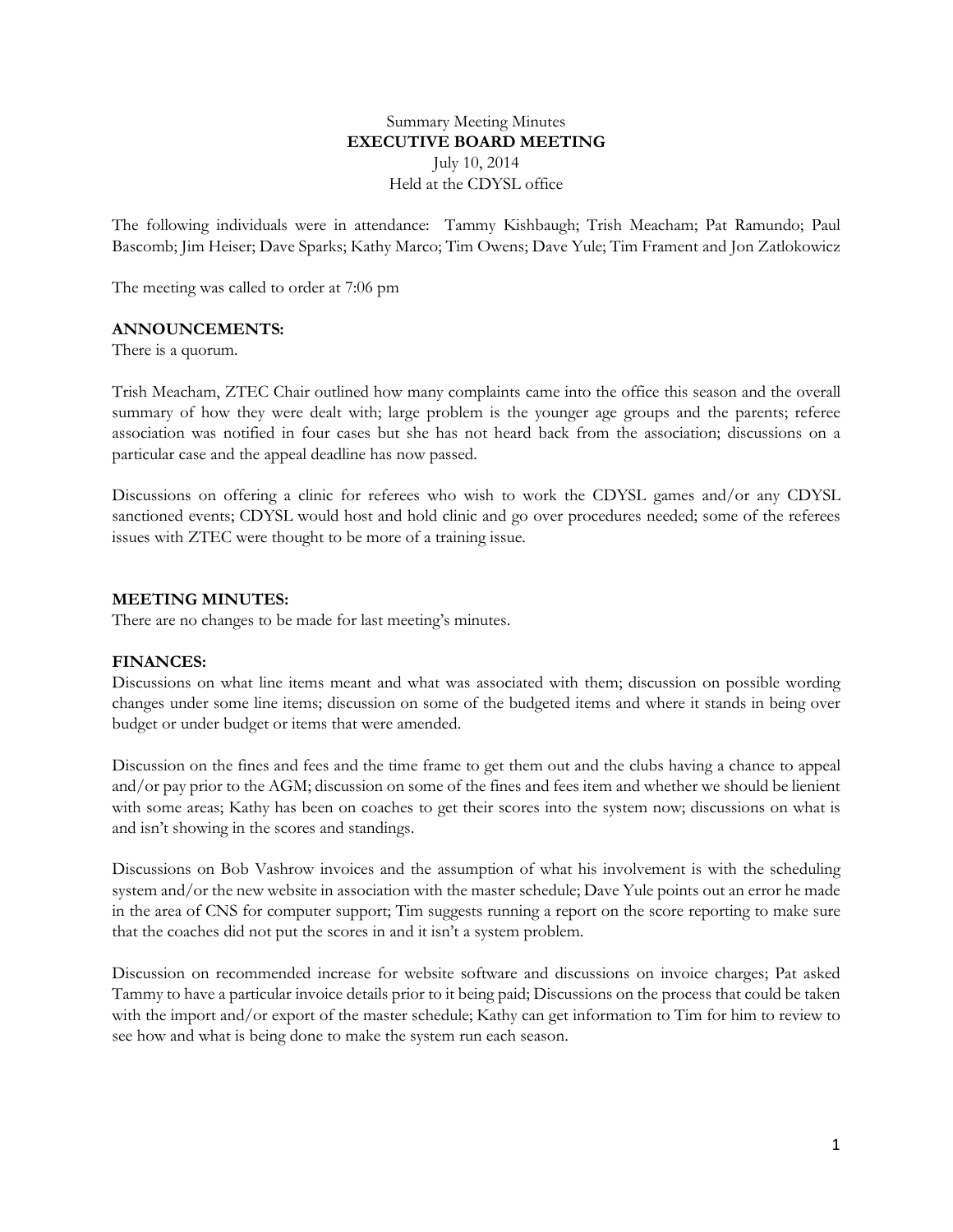Discussions of a symposium being held the first Sunday in October to review the league and office staff and committee chair responsibilities; meeting would go from 9am-4pm, more information to be sent out in the near future as items get finalized;

Discussions on meetings taking place with Pat and Tim Frament with some clubs on their suggestions of some changes they would like to see with the league as Pat feels the league is stagnant right now; Pat spoke of a meeting he had with Roy on taking on a role as League DOC; there are factors that may impact the budget but the budget can be amended, cannot give any information on this now as things are still being investigated; discussions and thoughts on how to increase revenue in the league such as increase with team commitments and/or registrations; possibly taking place in the 2015/2016 season.

Tim Frament made a motion to keep the fall ball team commitments the same as this season for next season and Dave Sparks seconded the motion. There were discussions; Tim amended his motion to state that the fall ball team commitments, registrations and the spring team commits not be increased in the upcoming season, Dave Sparks seconded the motion  $\sim$  discussions, a vote was taken and unanimously approved.

Pat spoke with Jim Gillis on Exceptional Seniors and thoughts of getting rid of the program the way it exists; discussions on this topic; it was stated that we shouldn't get rid of the event this year as you may never get the college coaches to come back, things can be changed and it could work better but don't cancel and then try to bring back as it could have the chance of never getting it back regardless of what is revamped.

An updated proposed budget will be given at the August Executive Board Meeting to be voted on at that time.

# **GAMES COMMITTEE:**

It was stated that this year was a pretty smooth year compared to past years.

## **WEBSITE UPDATE:**

Kathy stated that the new platform will be brought live tomorrow. Field closure and game cancellations is now live and active and it is notifying everybody and sending e-mail and posting to the front of the website and marking the schedule.

All notifications are working and notifying all associated with that team and a disclaimer that if you did not agree to this to contact the office immediately.

Scores and standings are all automatic. You report a score and you get an e-mail and you can agree or dispute. There is a four day lag if you don't dispute it. A lot of the stuff on the backend will be working and Kathy will then go through and work on it to make sure it is all working. It will go live after 5 pm.

# **REGISTRATION:**

## **Teams:**

There were discussions on the numbers in registration this season versus last year. There were 486 travel teams processed this season.

## **MEMBERSHIP:**

Dave heard from Stateline and we sent him a recommendation to be a guest teams for next season. Kathy stated that Berkshire Hills reached out today on their U14 team and may explore to be a guest team next season.

## **ENYYSA:**